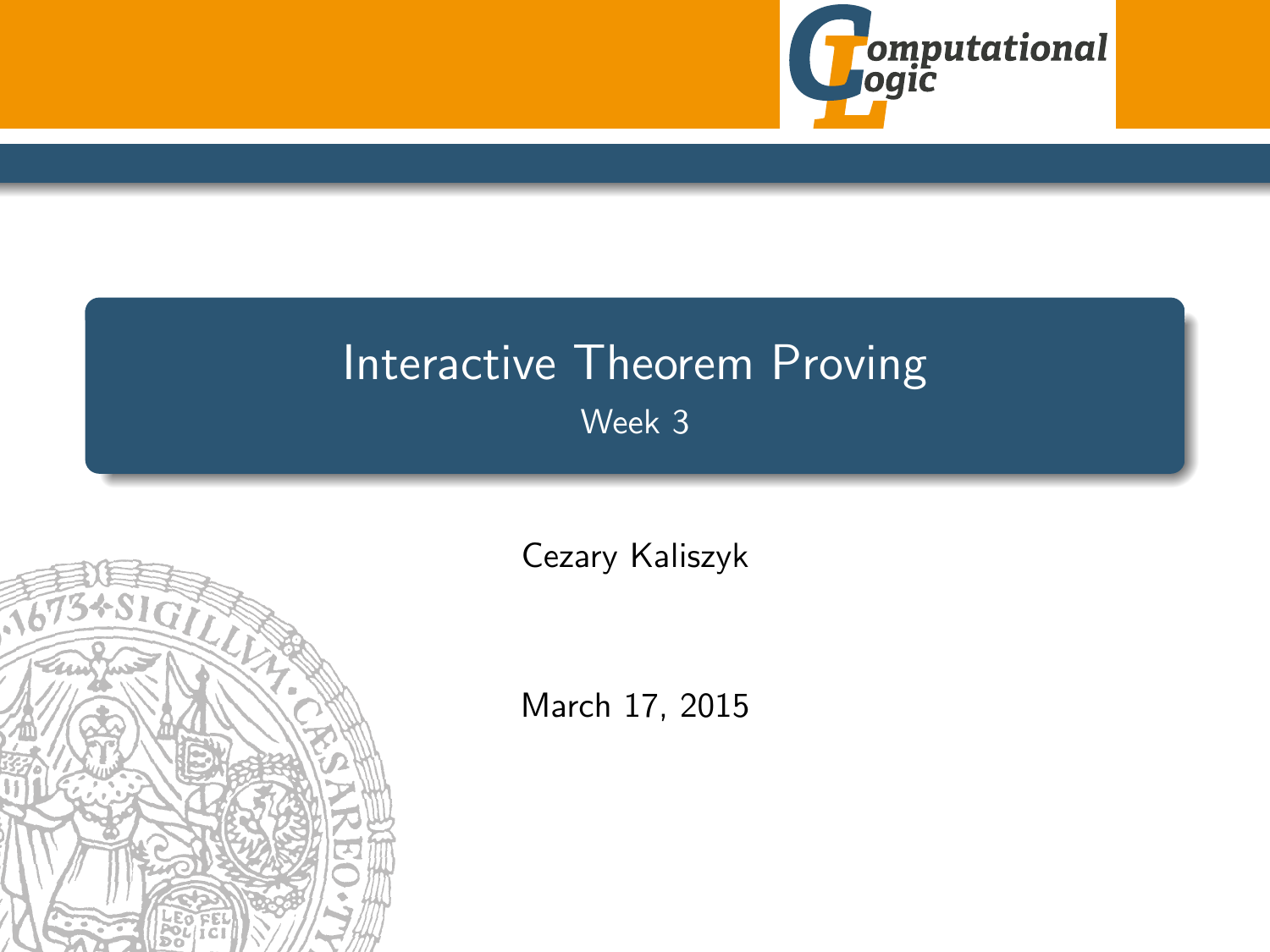# Summary

## So far

Proof Assistants (history, foundations, basic properties) HOL Light (kernel, connectives, rules)

- $\lambda_{\rightarrow}$ , STT
- à la Church, à la Curry
- Type Assignment
- Curry-Howard Isomorphism and example derivations

## Today

- Gentzen Style Natural Deduction
- Properties of  $\lambda_{\rightarrow}$
- Principal Types
- TCP, TSP, TIP
- Lambda Cube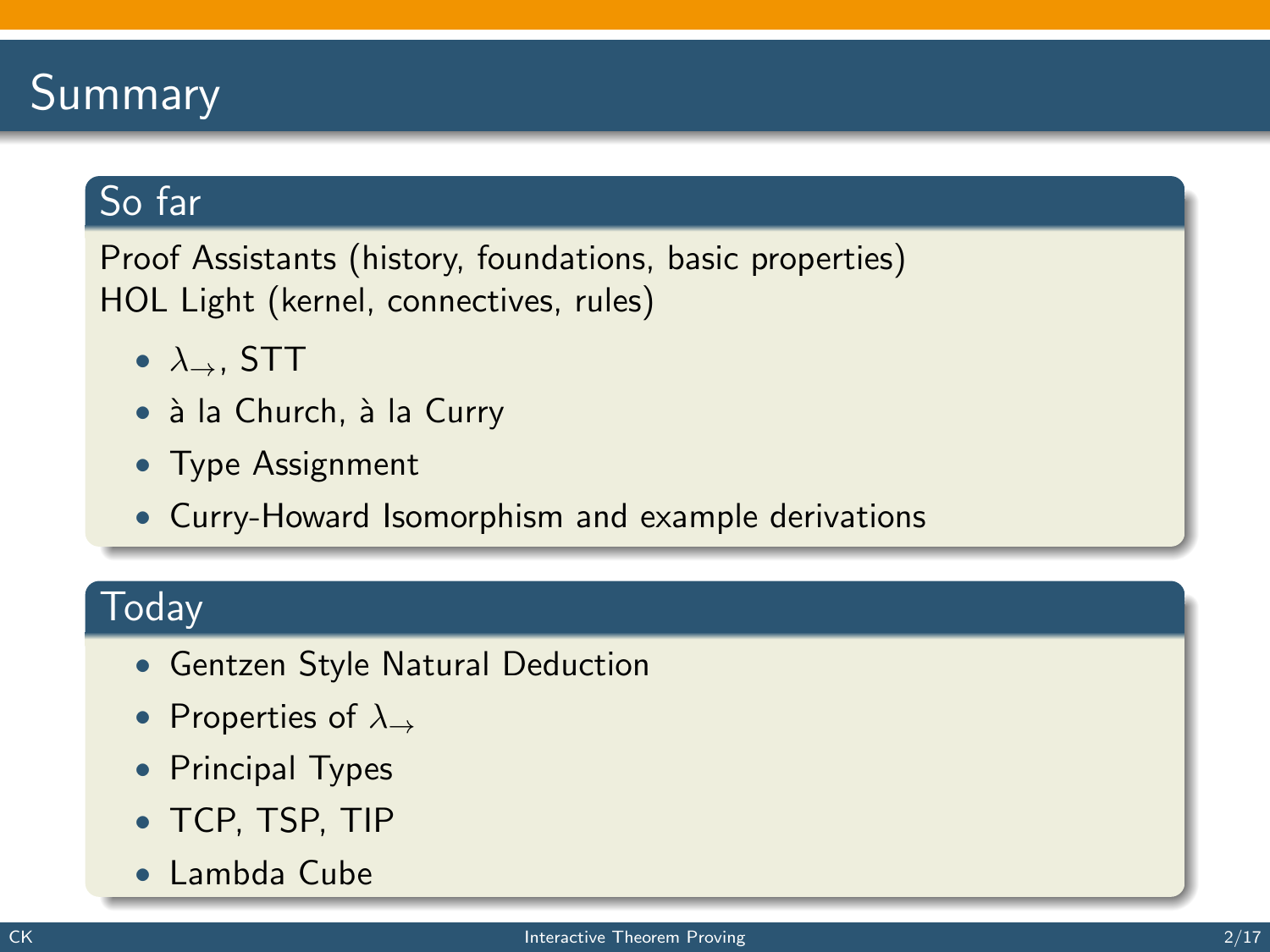



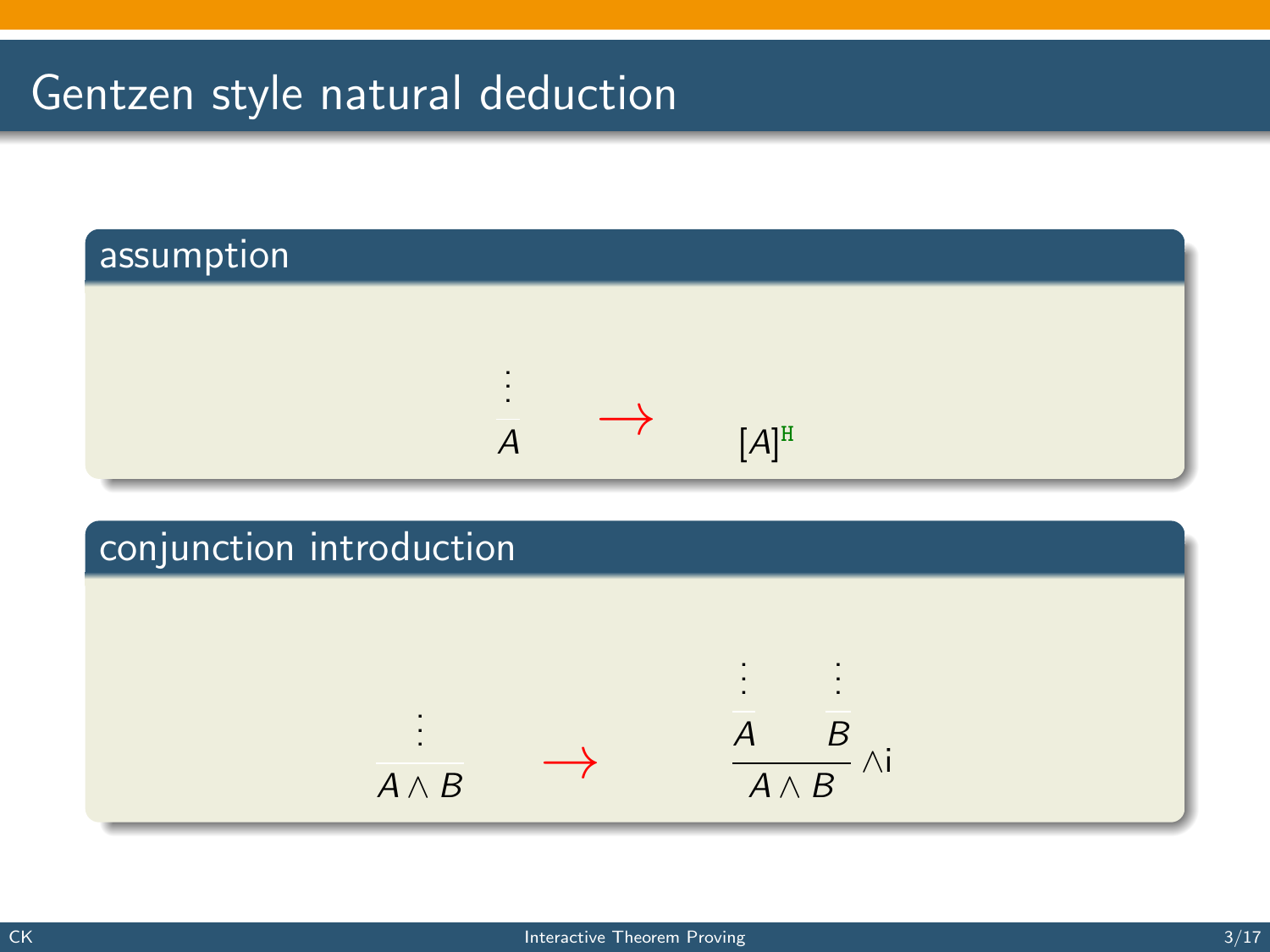## conjunction elimination left



#### conjunction elimination right

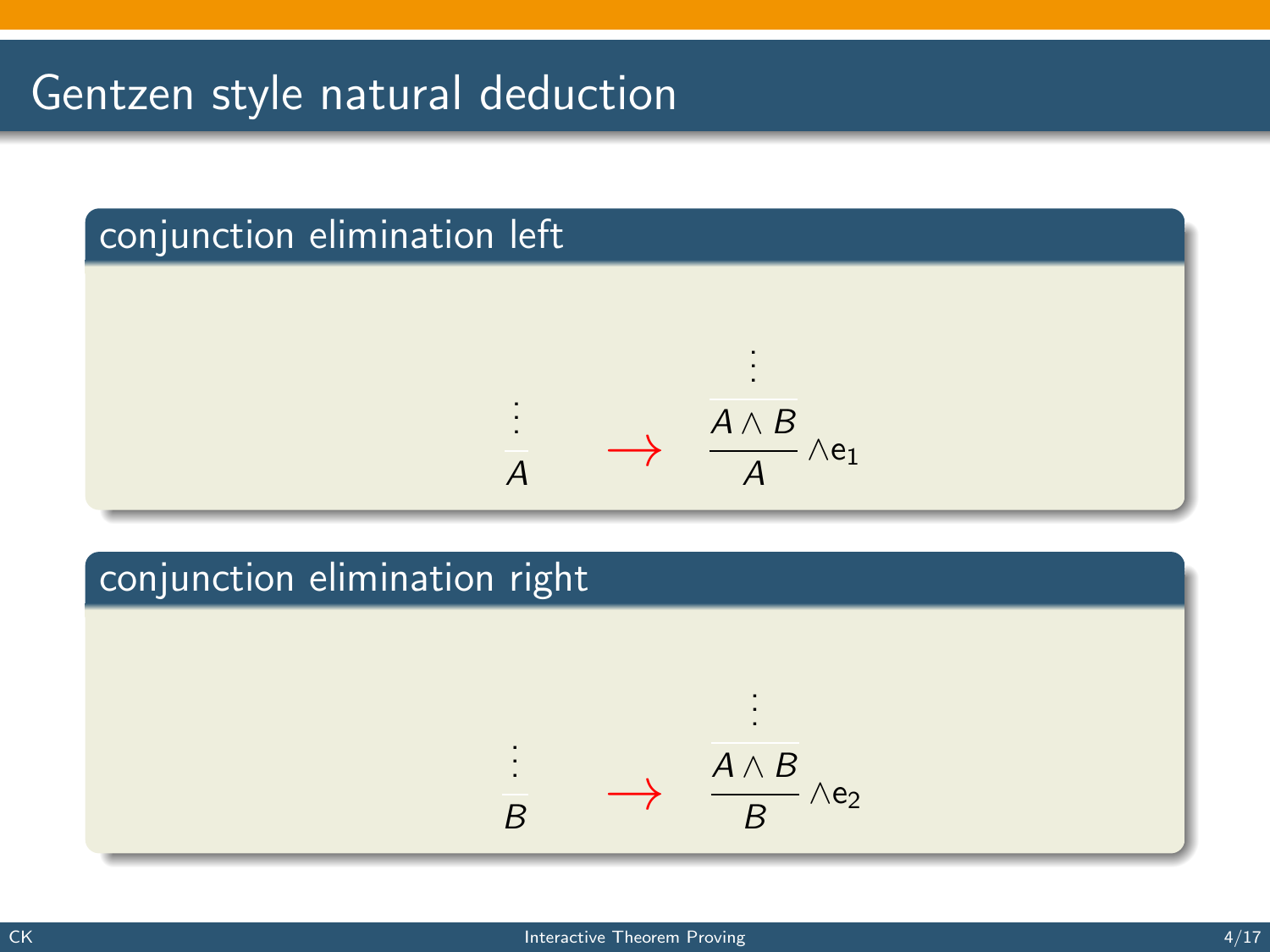

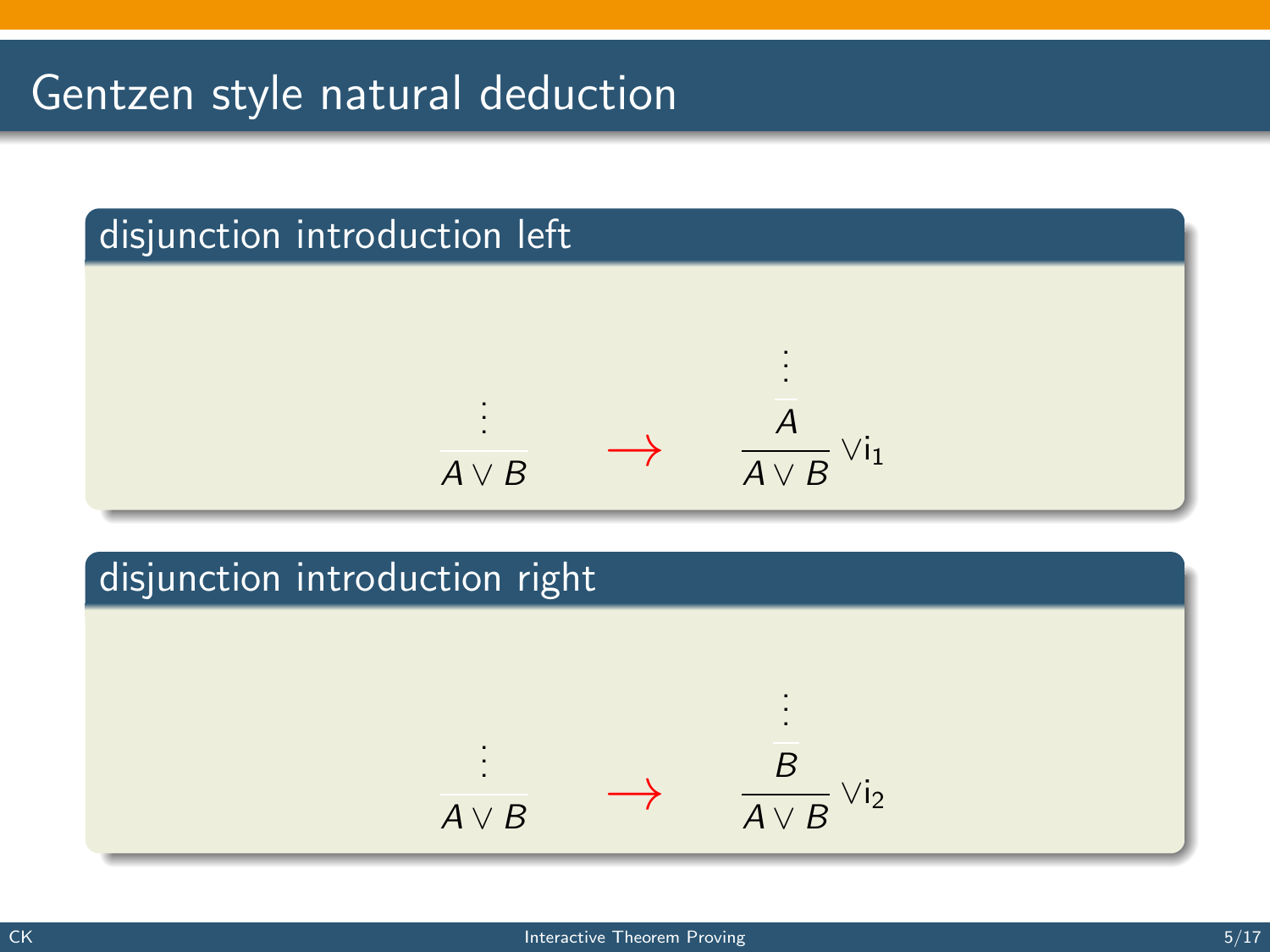### disjunction elimination



### implication introduction

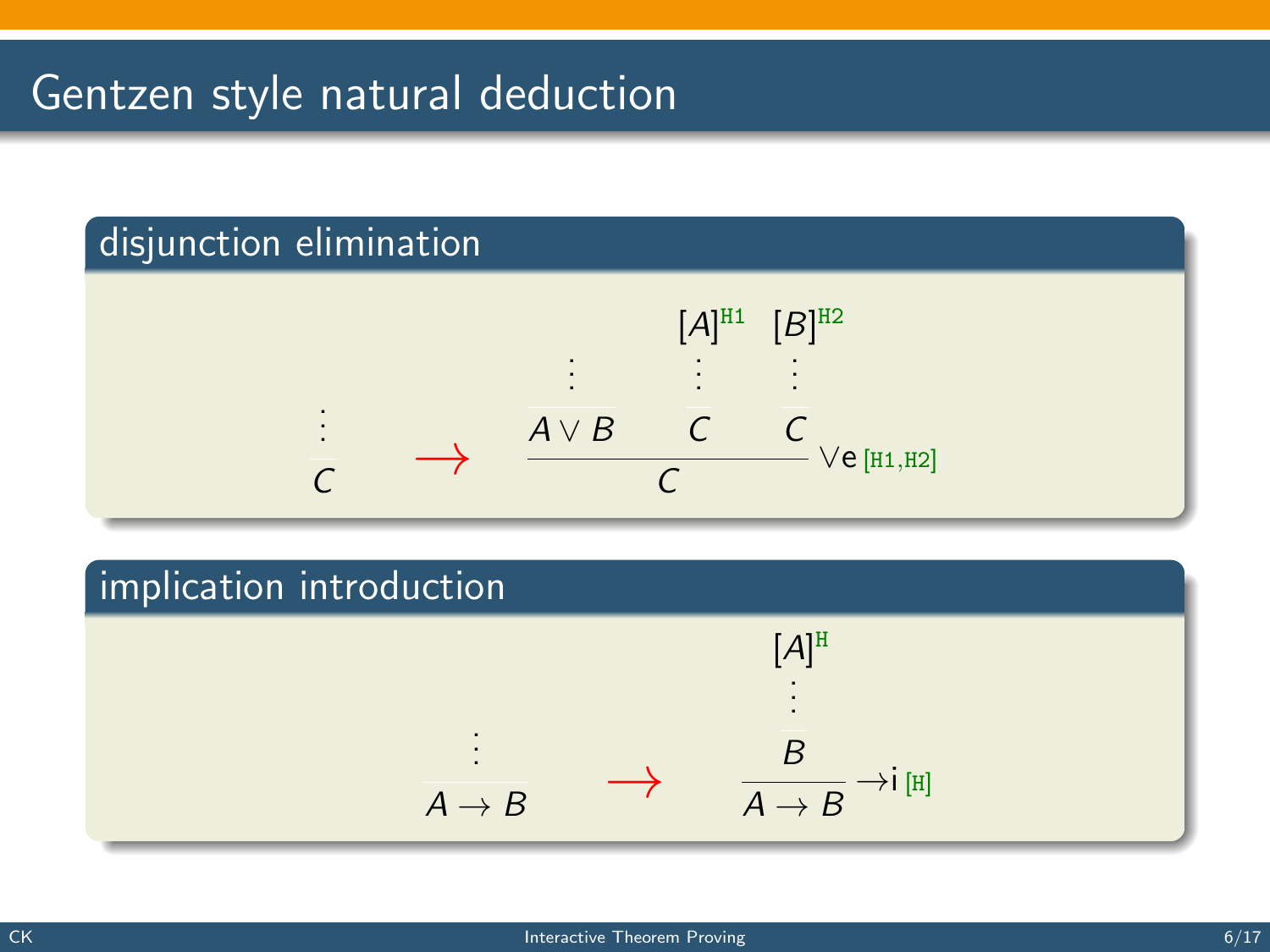

### negation introduction

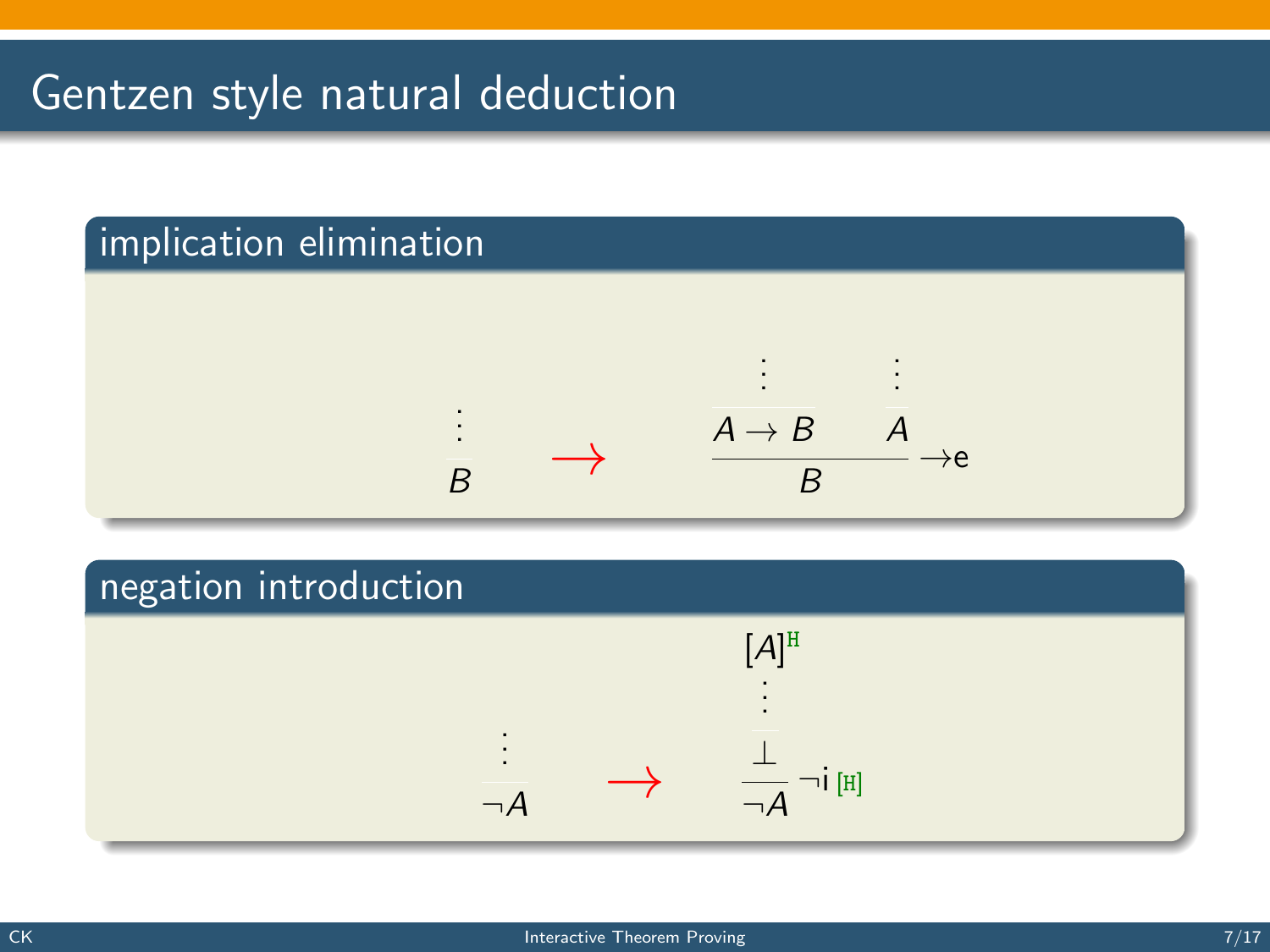## negation elimination



#### bottom elimination

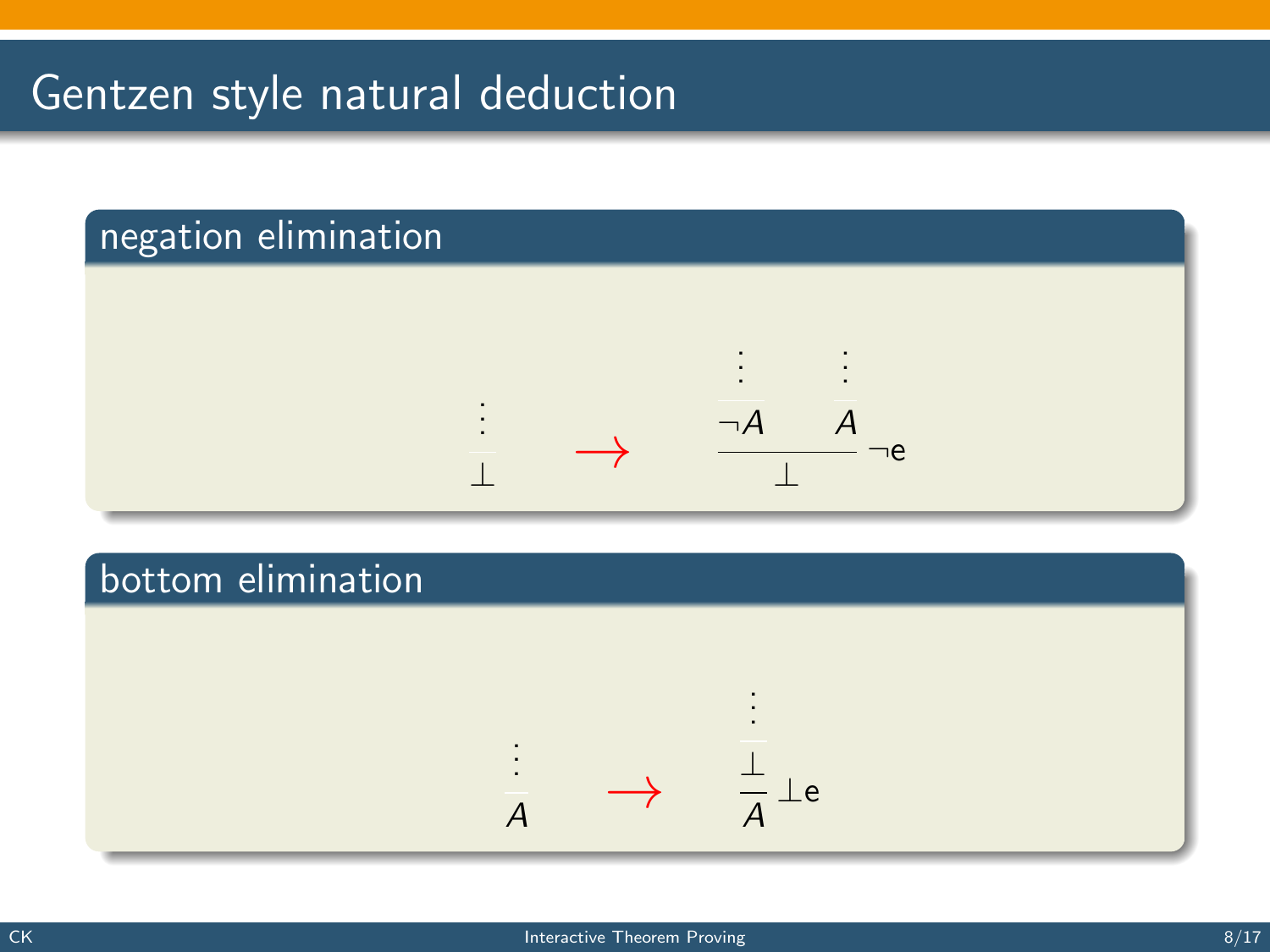

 $\overline{A[t/x]}$ ∀e

 $A[t/x]$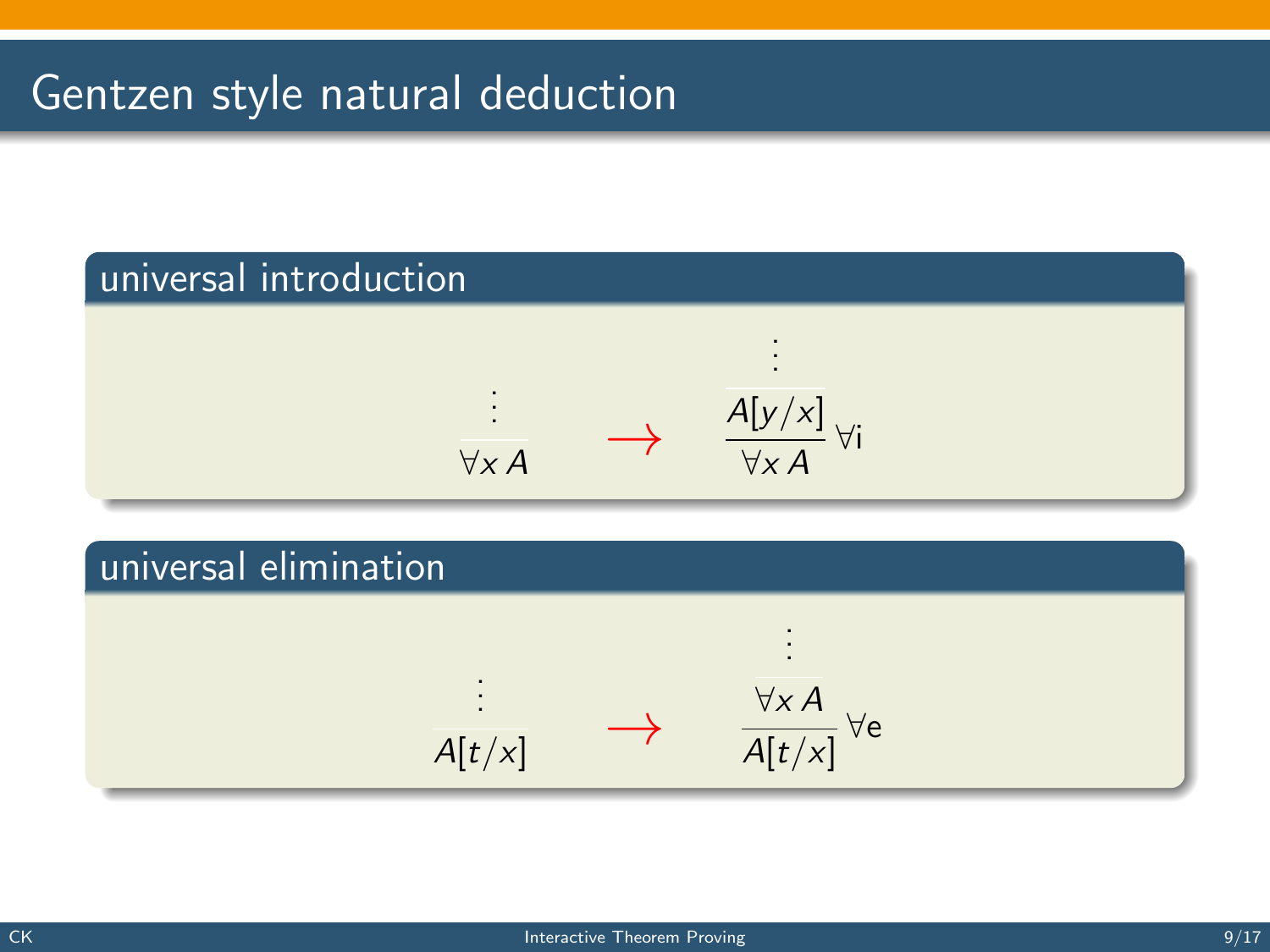

## existential elimination

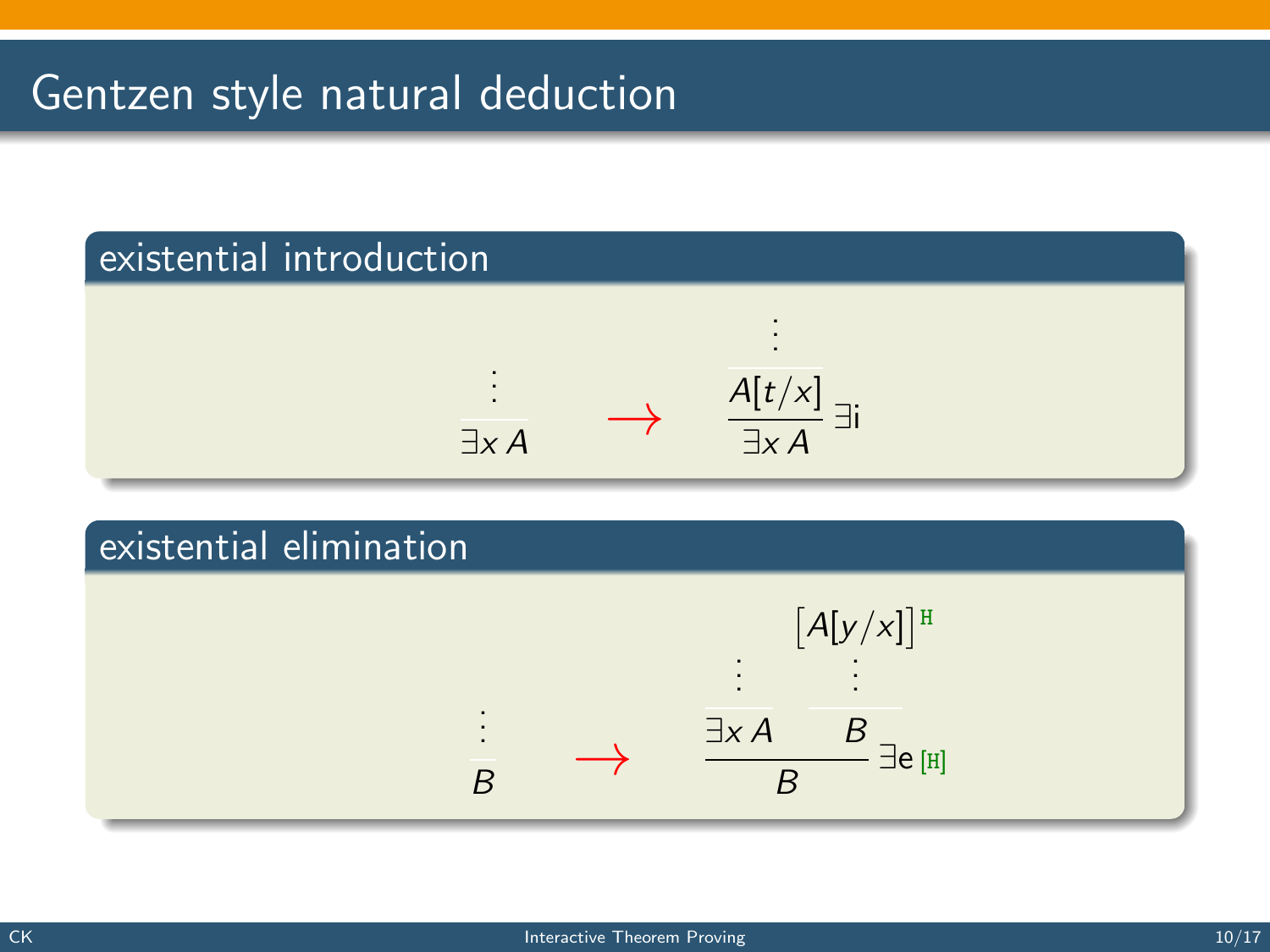# Example Derivation

$$
\frac{\left[P(b)\vee\neg Q(a)\right]^{H3}}{\frac{\exists x P(x)}{\exists x P(x)}}\frac{\frac{\left[P(b)\right]^{H4}}{\exists x P(x)}}{\frac{\bot}{\exists x P(x)}}\frac{\bot}{\frac{\bot}{\exists x P(x)}}\frac{\bot}{\bot}e}{\frac{\bot}{\exists x P(x)}\frac{\bot}{\bot}e}
$$
\n
$$
\frac{\frac{\left[P(b)\right]^{H4}}{\exists x P(x)}}{\frac{\bot}{\exists x P(x)}}\frac{\bot}{\bot}e}{\frac{\bot}{\exists x P(x)}\frac{\bot}{\bot}e}
$$
\n
$$
\frac{\frac{\bot}{\exists x P(x)}}{\frac{\bot}{\exists x P(x)}\frac{\bot}{\bot}e}}\frac{\bot}{\bot}e_{[H4, H5]}\frac{\bot}{\bot}e_{[H4, H5]}\frac{\bot}{\bot}e_{[H4, H5]}\frac{\bot}{\bot}e_{[H4, H5]}\frac{\bot}{\bot}e_{[H4, H5]}\frac{\bot}{\bot}e_{[H4, H5]}\frac{\bot}{\bot}e_{[H4, H5]}\frac{\bot}{\bot}e_{[H4, H5]}\frac{\bot}{\bot}e_{[H4, H5]}\frac{\bot}{\bot}e_{[H4, H5]}\frac{\bot}{\bot}e_{[H4, H5]}\frac{\bot}{\bot}e_{[H4, H5]}\frac{\bot}{\bot}e_{[H4, H5]}\frac{\bot}{\bot}e_{[H4, H5]}\frac{\bot}{\bot}e_{[H4, H5]}\frac{\bot}{\bot}e_{[H4, H5]}\frac{\bot}{\bot}e_{[H4, H5]}\frac{\bot}{\bot}e_{[H4, H5]}\frac{\bot}{\bot}e_{[H4, H5]}\frac{\bot}{\bot}e_{[H4, H5]}\frac{\bot}{\bot}e_{[H4, H5]}\frac{\bot}{\bot}e_{[H4, H5]}\frac{\bot}{\bot}e_{[H4, H5]}\frac{\bot}{\bot}e_{[H4, H5]}\frac{\bot}{\bot}e_{[H4, H5]}\frac{\bot}{\bot}e_{[H4, H5]}\frac{\bot}{\bot}e_{[H4, H5]}\frac{\bot}{\bot}e_{[H4, H5]}\frac{\bot}{\bot}e_{[H4, H5]}\frac{\bot}{\bot}e_{[H4, H5]}\frac{\bot}{\bot}e_{[H4, H5]}\frac{\bot}{\bot
$$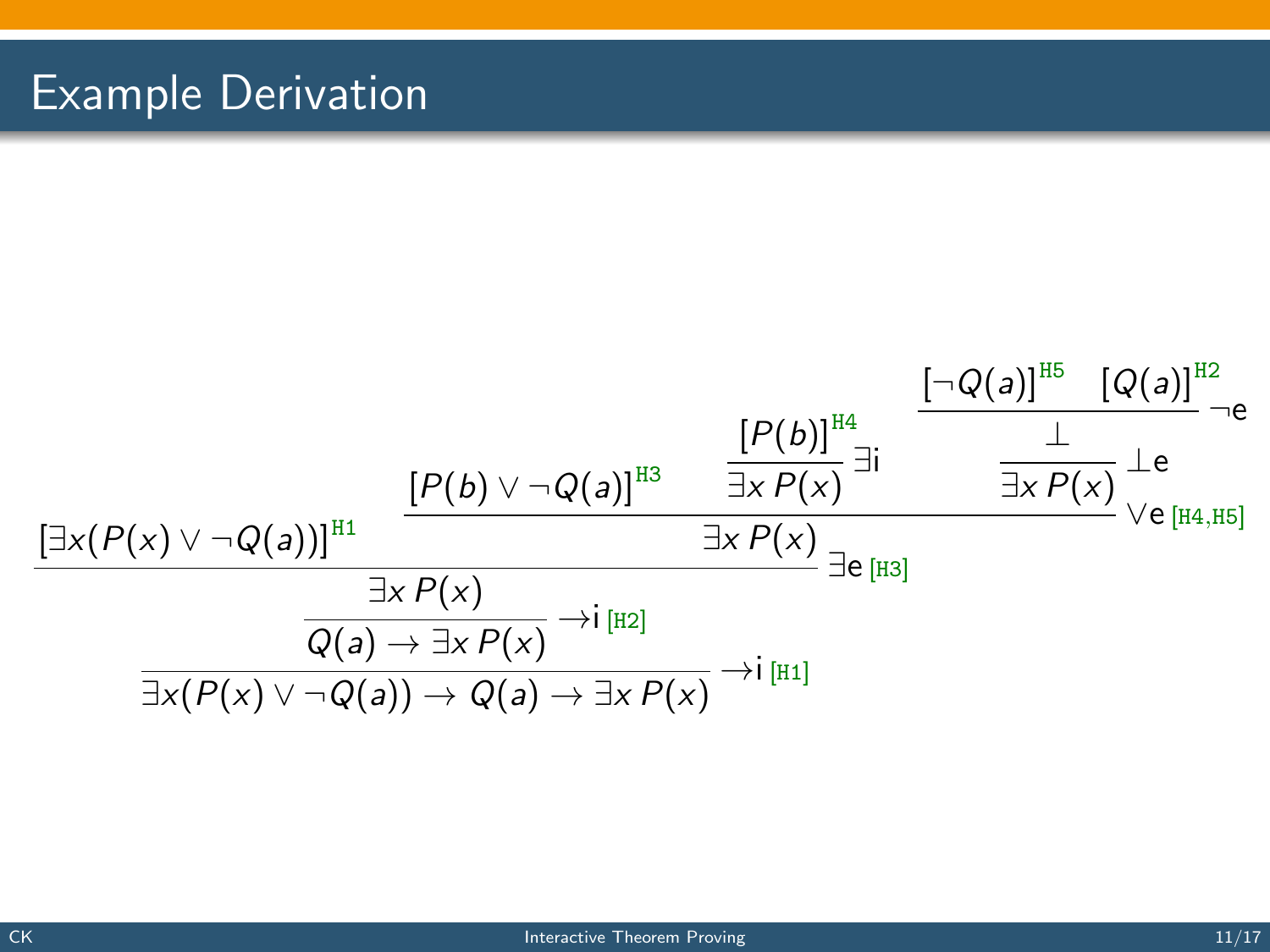# Corresponding Box-style Proof

| $\mathbf{1}$   |  |   | $\exists x(P(x) \vee \neg Q(a))$                                                                  | assumption           |  |
|----------------|--|---|---------------------------------------------------------------------------------------------------|----------------------|--|
| $\mathfrak{D}$ |  |   | Q(a)                                                                                              | assumption           |  |
| 3              |  | b | $P(b) \vee \neg Q(a)$                                                                             | assumption           |  |
| $\overline{4}$ |  |   | P(b)                                                                                              | assumption           |  |
| 5              |  |   | $\exists x P(x)$                                                                                  | $\exists i$ 4        |  |
|                |  |   |                                                                                                   |                      |  |
| 6              |  |   | $\neg Q(a)$                                                                                       | assumption           |  |
| 7              |  |   |                                                                                                   | $\neg$ e 6.2         |  |
| 8              |  |   | $\exists x P(x)$                                                                                  | $\perp$ e 7          |  |
| 9              |  |   | $\exists x P(x)$                                                                                  | $Ve$ 3,4-5,6-8       |  |
| 10             |  |   | $\exists x P(x)$                                                                                  | $\exists$ e 1,3-9    |  |
| 11             |  |   | $Q(a) \rightarrow \exists x P(x)$                                                                 | $\rightarrow$ i 2-10 |  |
| 12             |  |   | $\exists x(P(x) \vee \neg Q(a)) \rightarrow Q(a) \rightarrow \exists x P(x)$ $\rightarrow$ i 1—11 |                      |  |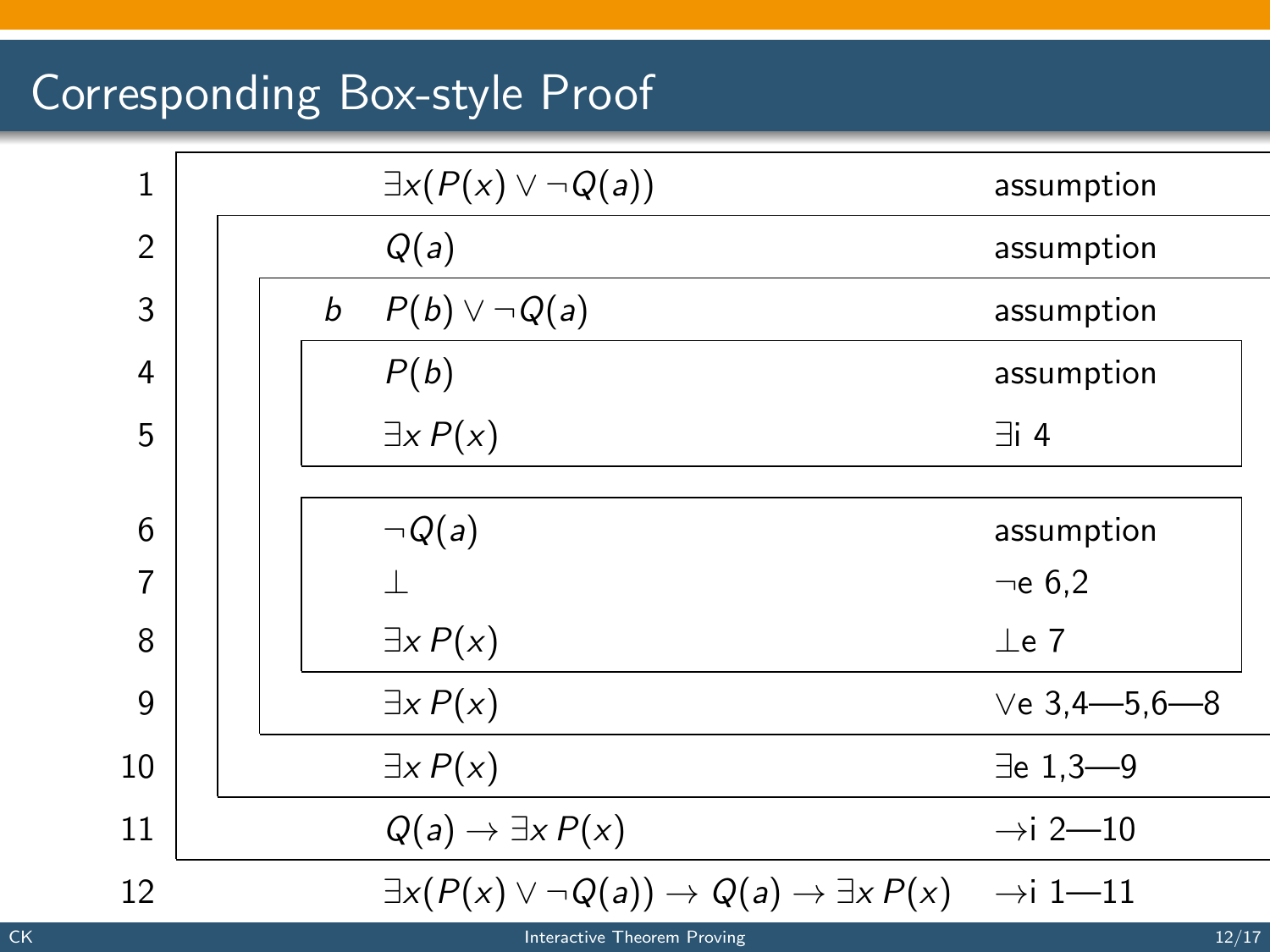## Properties of  $\lambda_{\rightarrow}$

• Uniqueness of Types

```
If \Gamma \vdash M : \sigma and \Gamma \vdash M : \tau, then \sigma = \tau.
```
• Subject Reduction

If  $\Gamma \vdash M : \sigma$  and  $M \rightarrow_{\beta\eta} N$ , then  $\Gamma \vdash N : \sigma$ .

• Substitution Property

If  $\Gamma, x : \tau, \Delta \vdash M : \sigma, \Gamma \vdash P : \tau$ , then  $\Gamma, \Delta \vdash M[x := P] : \sigma$ .

• Thinning

If  $\Gamma \vdash M : \sigma$  and  $\Gamma \subset \Delta$ , then  $\Delta \vdash M : \sigma$ .

• Strengthening

If  $\Gamma, x : \tau \vdash M : \sigma$  and  $x \notin FV(M)$ , then  $\Gamma \vdash M : \sigma$ .

• Strong Normalization

If  $\Gamma \vdash M : \sigma$ , then all  $\beta \eta$ -reductions from M terminate.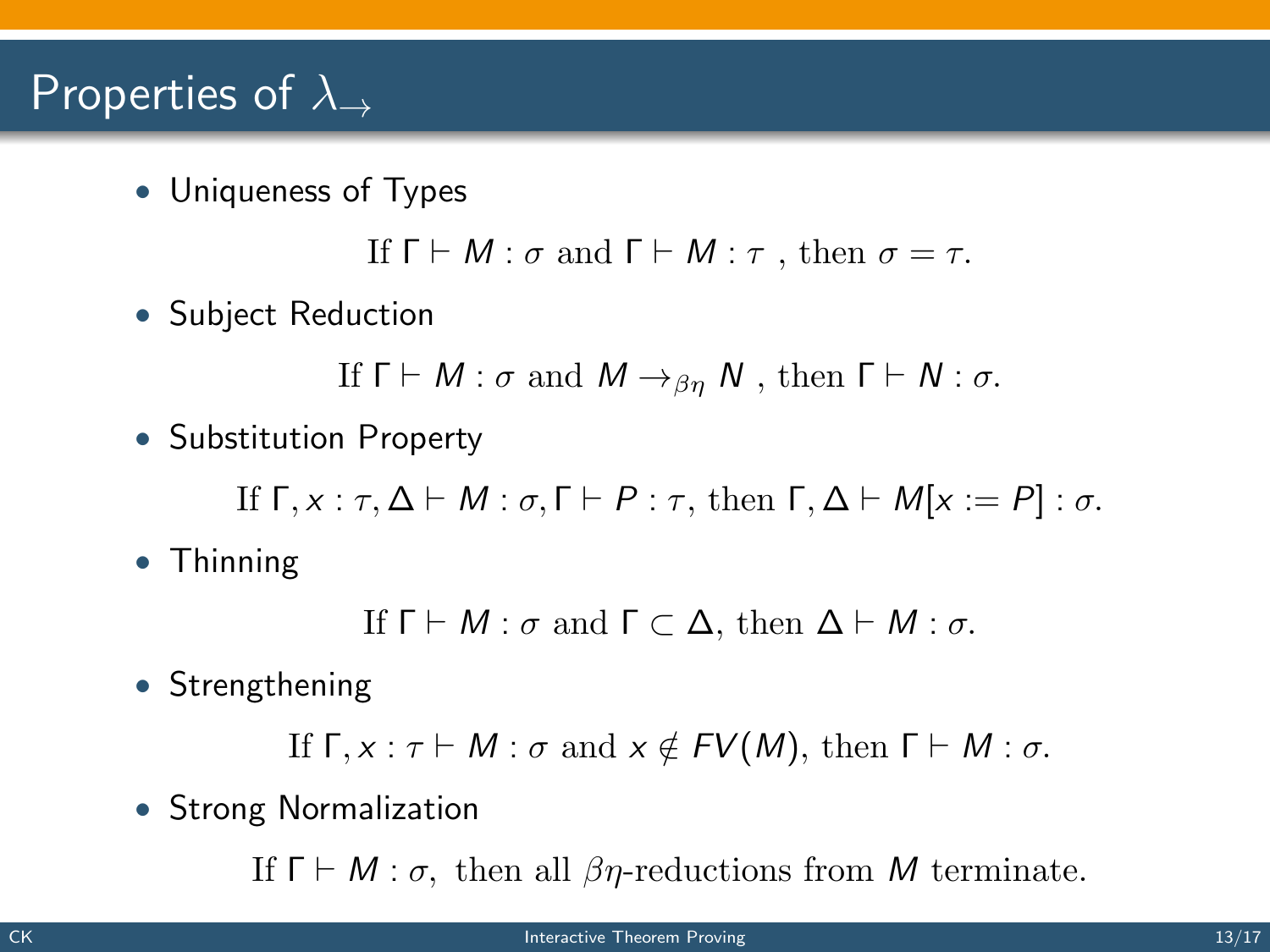## **Consequences**

- Subterm property
- Condensing:  $\Gamma|_{FV(M)}$
- Permutation
- No self application
- $\bullet$   $\beta$ -normal forms
- Some terms do not have fixed points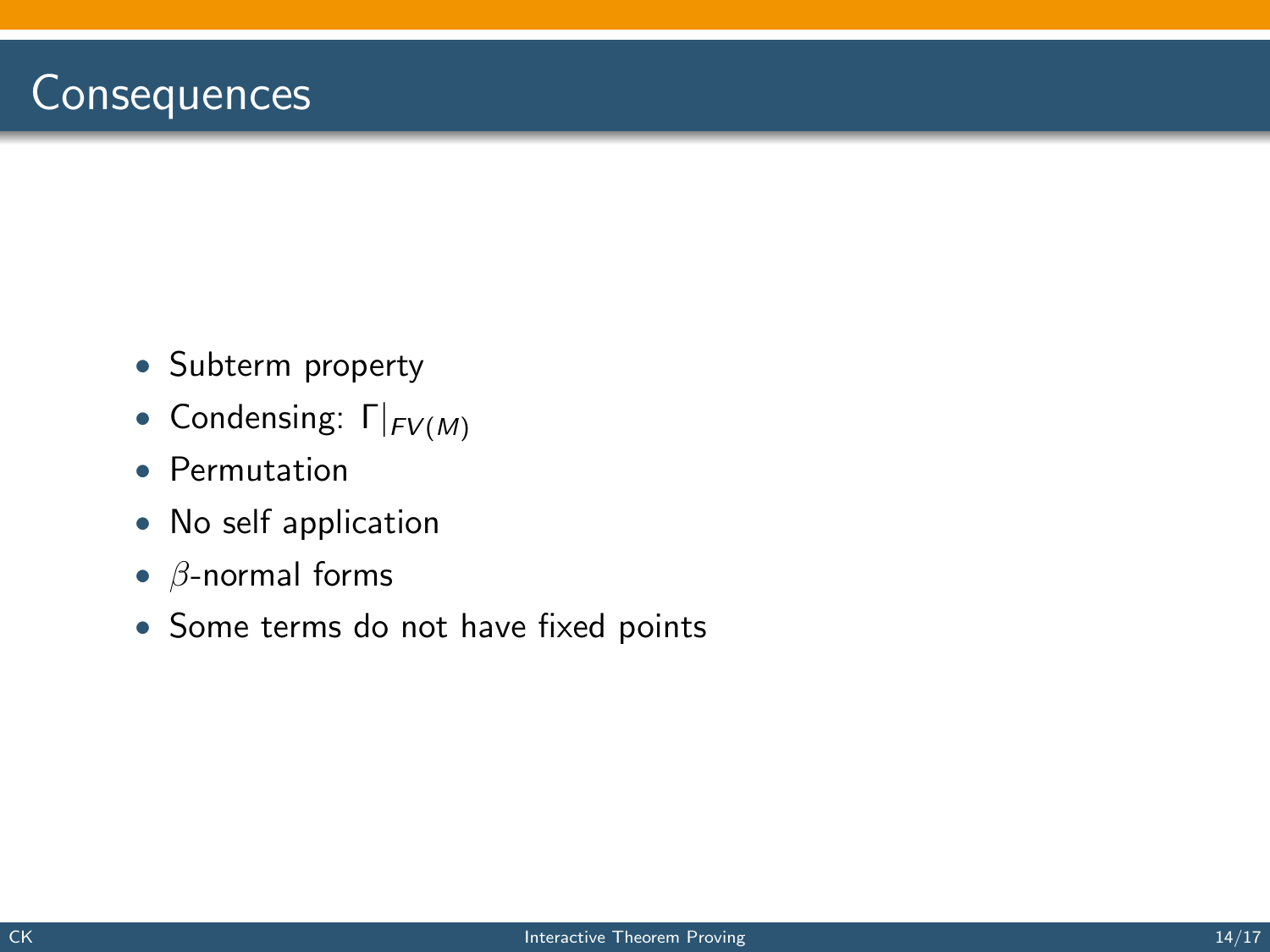# Intuitionistic Logic

### Drawbacks of classical logic

- There are  $x \notin \mathbb{Q}$  and  $y \notin \mathbb{Q}$  st.  $x^y \in \mathbb{Q}$ .
	- Proof: by cases  $\sqrt{2}$  $\sqrt{2} \in \mathbb{Q}$
- There are seven 7s in a row in the decimal representation of  $\pi$ .

### Brouwer, beginning of 20th century

Intuitionistic logic developed later around 1930

- $A \rightarrow \neg\neg A$  has an intuitionistic interpretation
- but  $\neg\neg A \rightarrow A$  does not

#### Easier correspondence to  $\lambda$ <sub>?</sub>-calculi

Constructive proofs have computational content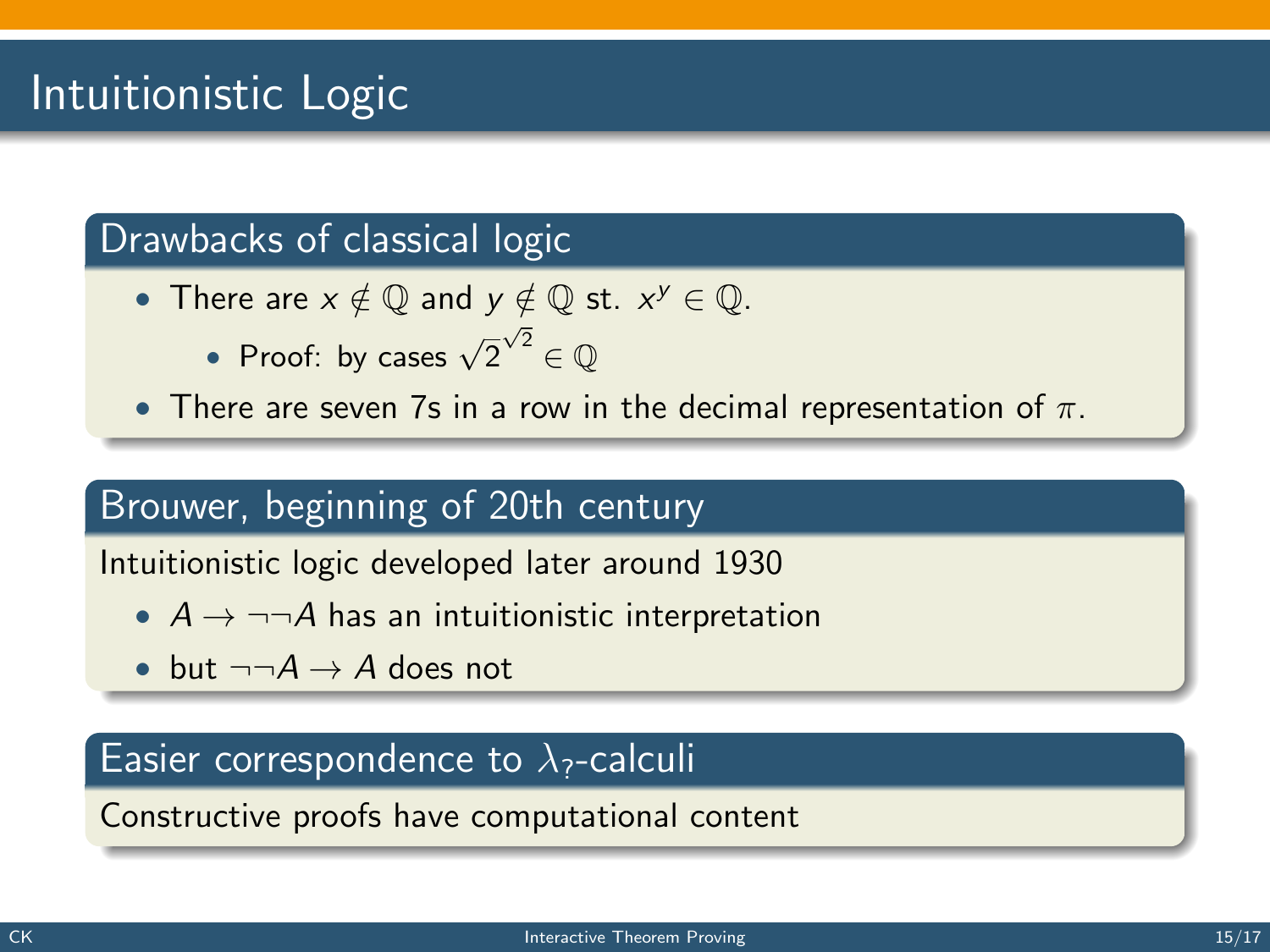# Brouwer-Heyting-Kolmogorov interpretation

#### Proof of  $A \rightarrow B$

Function that maps proofs of A to proofs B

## Proof of  $A \wedge B$

Pair of proofs of A and B

### Proof of  $A \vee B$

Either a proof of  $A$  or a proof of  $B$ 

## Proof of  $\forall x.P(x)$

Function that maps an object x to a proof of  $P(x)$ 

### Proof of ⊥

Does not exist.Negation of A turns a proof of A into a nonexistant object